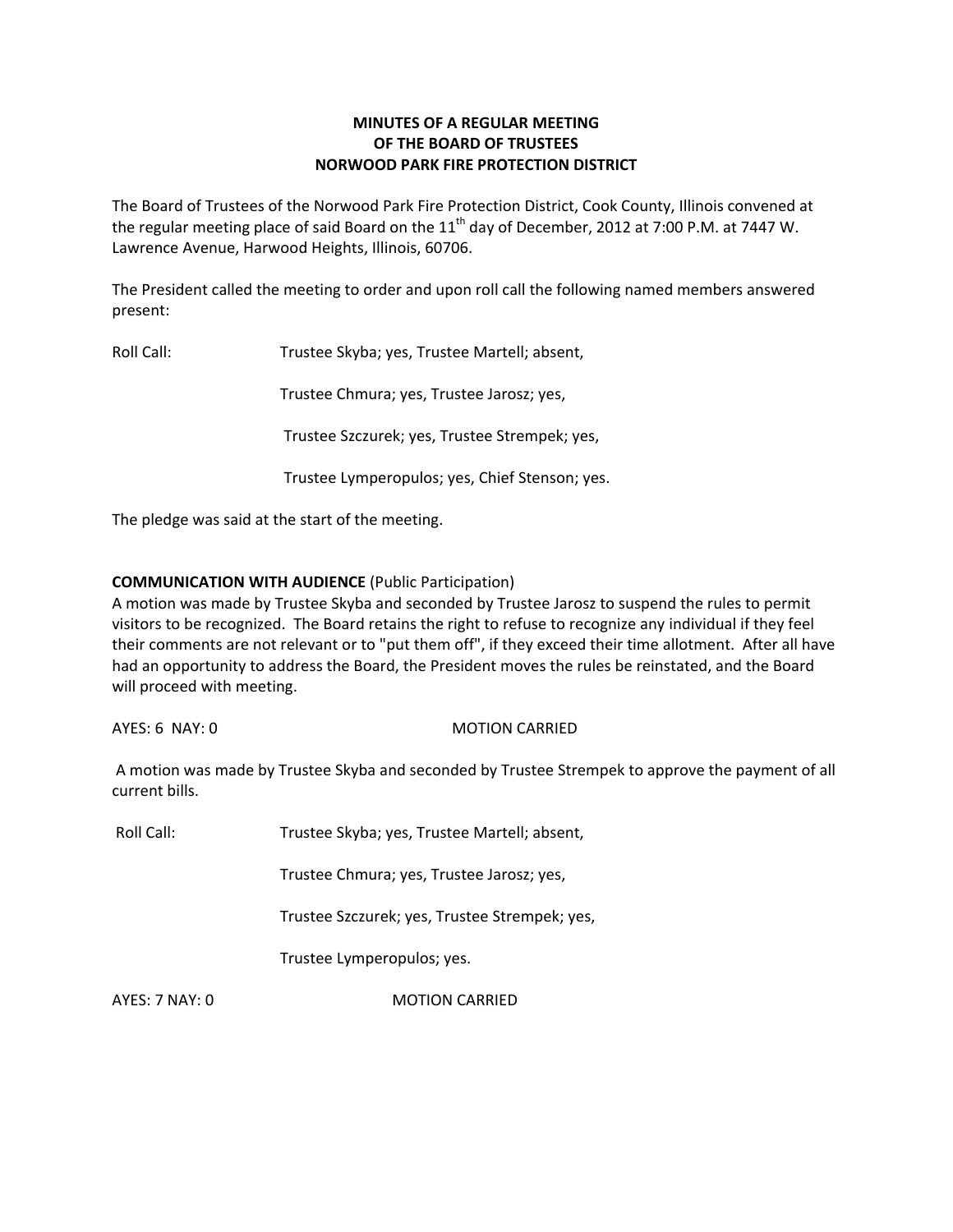A motion was made by Trustee Skyba and seconded by Trustee Lymperopulos to approve the minutes of the Regular meeting held on November  $13^{\text{th}}$ , 2012.

| Roll Call:     | Trustee Skyba; yes, Trustee Martell; absent,  |
|----------------|-----------------------------------------------|
|                | Trustee Chmura; yes, Trustee Jarosz; yes,     |
|                | Trustee Szczurek; yes, Trustee Strempek; yes, |
|                | Trustee Lymperopulos; yes.                    |
| AYFS: 6 NAY: 0 | <b>MOTION CARRIED</b>                         |
|                |                                               |

### **TREASURER'S REPORT**

Schedule of Assets (Arising from Cash Transactions) November 30, 2012

### Assets

| Checking and money market accounts (interest rate-APY): |           |
|---------------------------------------------------------|-----------|
| Plaza Bank checking (0.046%)                            | \$1,743   |
| Plaza Bank money market (0.295%)                        | 213,208   |
| Plaza Bank checking- Public Education                   | 573       |
| Plaza Bank ambulance billing money market (0.295%)      | 861,082   |
| Plaza Bank-Medical 1003102                              | 2,958     |
| Suburban Bank & Trust                                   |           |
| Total checking and money market accounts                | 1,079,564 |

| Certificates of deposit (interest rate and maturity):    |             |
|----------------------------------------------------------|-------------|
| Plaza Bank (0.65%, 03/02/13)                             | 617,053     |
| Belmont Bank and Trust (1.20% 08/23/12)                  | 528,032     |
| Plaza Bank (0.85% 01/17/13)                              | 123,622     |
| Plaza Bank (0.65% 03/18/13                               | 418,898     |
| Plaza Bank (0.65% 06/23/13)                              | 468,659     |
| Belmont Bank (1.20% 08/21/12)                            | 509,219     |
| Belmont Bank (1.00% 07/19/14)                            | 359,776     |
| Total certificates of deposit                            | 3,025,259   |
| Total checking, money market and certificates of deposit | \$4,104,823 |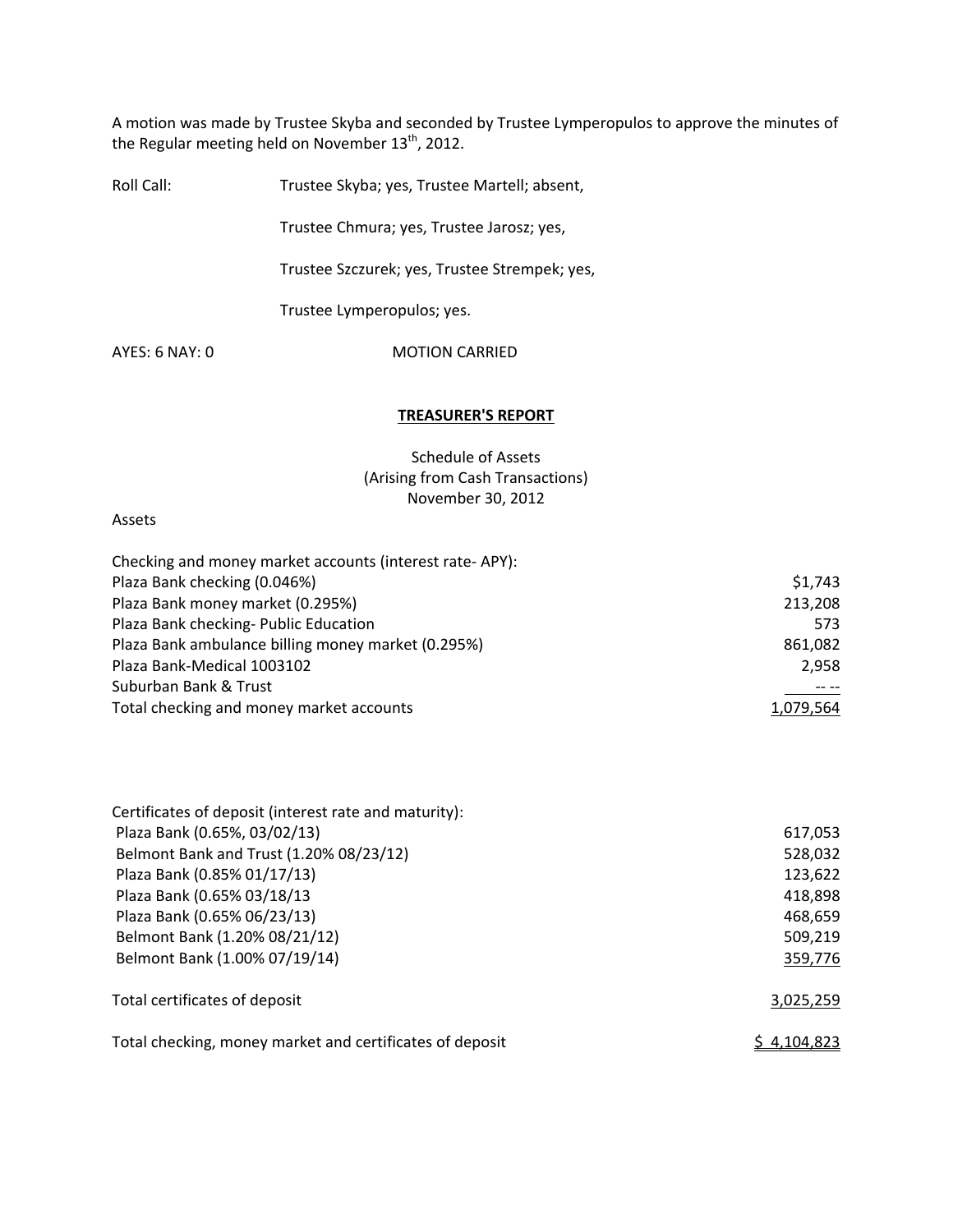Trustee Chmura asked if there are any questions, he stated that interest rates are going even lower per Trustee Martell who he spoke to earlier today.

Motion by Trustee Lymperopulos, seconded by Trustee Szczurek to approve the Treasurer's report as presented from the Financial Statement for November 2012**.**

Roll Call: Trustee Skyba; yes, Trustee Martell; absent,

Trustee Chmura; yes, Trustee Jarosz; yes,

Trustee Szczurek; yes, Trustee Strempek; yes,

Trustee Lymperopulos; yes.

AYES: 6 NAY: 0 MOTION CARRIED

# **Chiefs Report:**

All Trustees received a copy of the alarm report.

All Trustees received a copy of the inspection report along with the list of completed inspections for this month.

The levy is on the agenda, there were some changes due to the way we did the new budget. We worked with our attorney to come up with the figures and the format. Discussion.

The Christmas party was a huge success, thanks to the Board for supporting the party. We had over 90 people attend.

The officers exam is completed and the final list is posted. I sent everybody a copy of the results with Firefighter Peistrup at the top of the list and Firefighter Virgils second followed by Firefighter Schneider. The list is good for three years. There are no openings at this time. Discussion.

Everybody received a copy of the annual treasurer's statement. Starting this year, we are able to post a notice in the paper stating that the document is posted at the firehouse for anybody to review. This will save us a few hundred dollars by not publishing it in the newspaper. Trustee Chmura stated that it also has to be posted on the website.

The Village of Harwood Heights has not paid their portion of the repairs for the early warning system. I have contacted the 911 board and they said they are trying to take care of it but it might take some time. We did receive the governmental agreement with the taxing bodies. Everybody but Harwood Heights signed the copy.

The first day to hand in petitions for the upcoming election is December  $17<sup>th</sup>$  at 8am. If there is more than one person handing in at that time we will have to do a lottery. This is scheduled for December  $27<sup>th</sup>$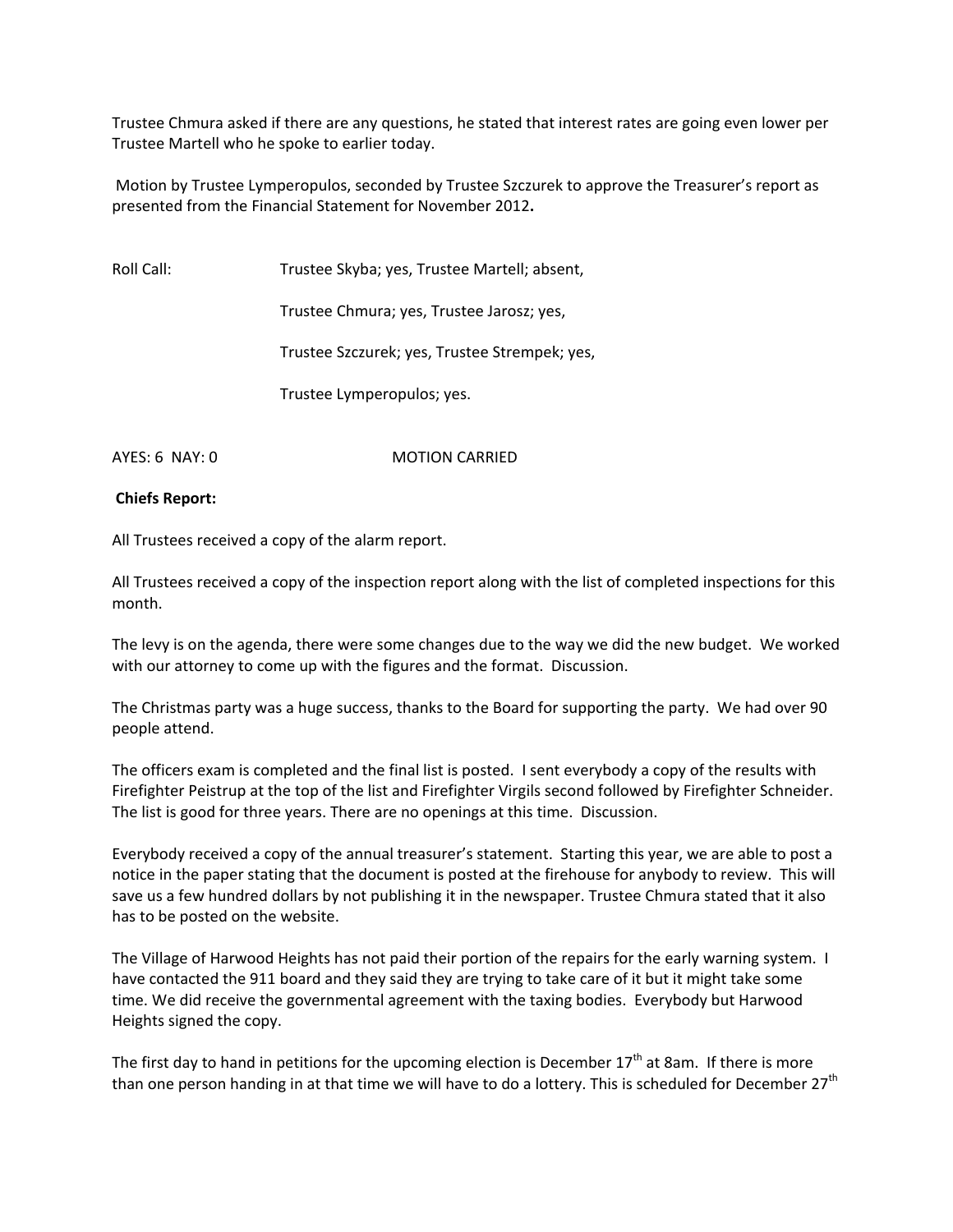at 9am, Secretary Strempek will need to be there. The last day for handing in petitions has been changed from December  $24^{th}$  to December  $26^{th}$  at 5pm.

Cmdr. Carpino is on FMLA until December 24<sup>th</sup>, at that time his insurance runs out and he will have to make a decision. There are legal questions as to what he needs to do with his insurance. Attorney Flaherty is on top of the situation. Discussion.

The fence is completed and looks great. We have not heard anything from the developer.

All the new Hurst extrication tools arrived and are in service. Everything works great and the men believe it is a big improvement to our equipment.

Reminder that everybody needs to do the Open Meeting Act training before the year is over.

A motion was made by Trustee Skyba and seconded by Trustee Lymperopulos to accept the Chiefs report as presented for November 2012.

AYES: 6 NAY: 0 MOTION CARRIED

# **Presidents Report:**

None

# **Committee Reports:**

Finance Committee‐ Trustee Chmura stated he will discuss the audit when we get to it on the agenda.

Building and Equipment Committee‐ Chairman Trustee Szczurek stated there is nothing to report at this time.

Technology and PR Media Committee‐ Chairman Strempek stated he had nothing to report at this time.

Policy Committee‐ Chairman Trustee Skyba stated there is nothing to report at this time.

Pension Fund- Trustee Chmura stated there is nothing to report at this time.

# **Old Business:**

None

**New Business**: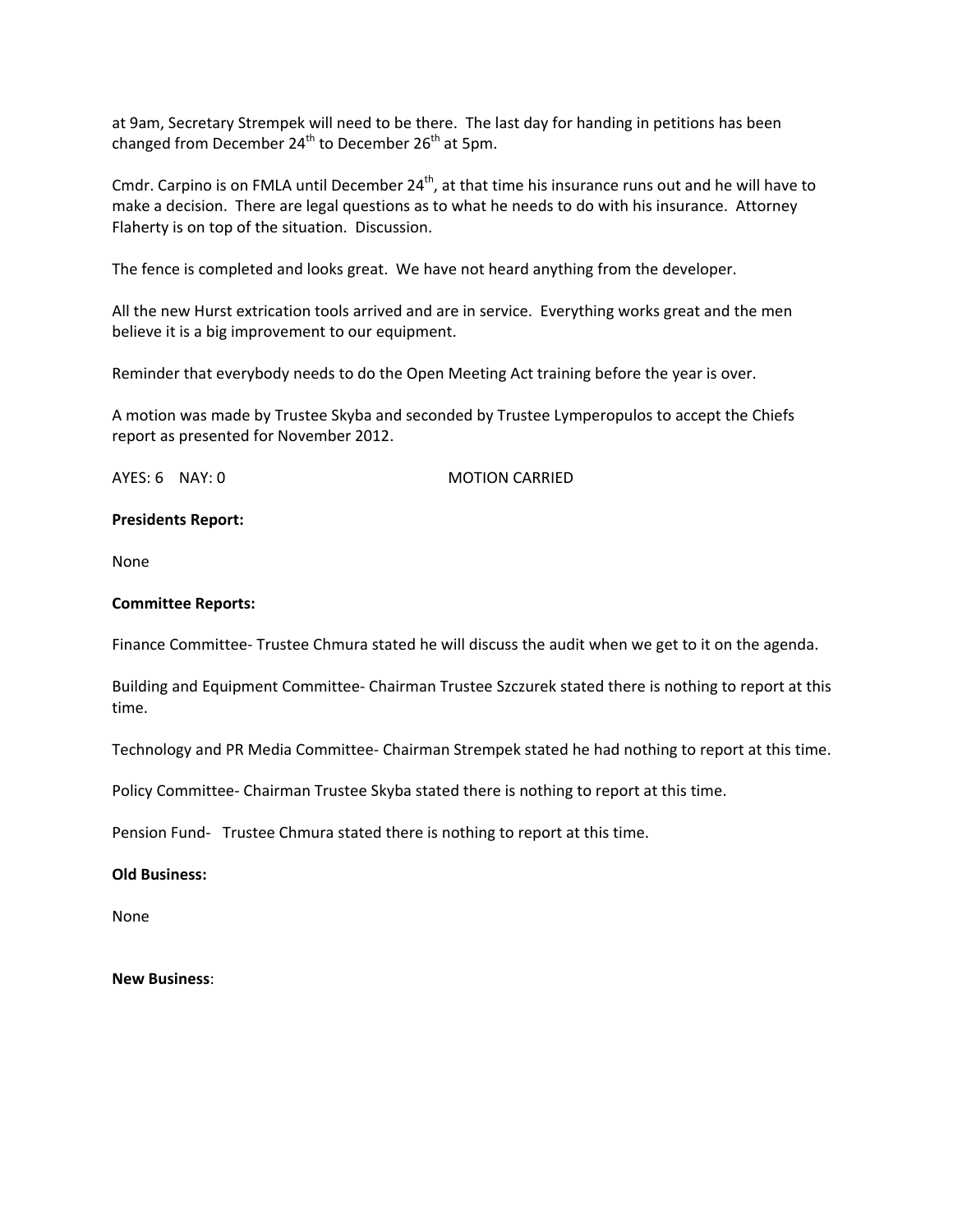Motion by Trustee Skyba and seconded by Trustee Lymperopulos to pass and approve Ordinance #12‐5, the Norwood Park Fire Protection District 2012‐2013 Tax Levy.

| Roll Call:     | Trustee Skyba; yes, Trustee Martell; absent,  |
|----------------|-----------------------------------------------|
|                | Trustee Chmura; yes, Trustee Jarosz; yes,     |
|                | Trustee Szczurek; yes, Trustee Strempek; yes, |
|                | Trustee Lymperopulos; yes.                    |
| AYES: 6 NAY: 0 | <b>MOTION CARRIED</b>                         |
|                |                                               |

Motion by Trustee Skyba and seconded by Trustee Szczurek to pass and approve Ordinance #12‐6, an Ordinance giving Cook County Clerk direction related to the 2012‐2013 Tax Levy.

Roll Call: Trustee Skyba; yes, Trustee Martell; absent,

Trustee Chmura; yes, Trustee Jarosz; yes,

Trustee Szczurek; yes, Trustee Strempek; yes,

Trustee Lymperopulos; yes.

AYES: 6 NAY: 0 MOTION CARRIED

Motion by Trustee Strempek and seconded by Trustee Lymperopulos to accept the preliminary audit for 2012 fiscal year as presented by Frank J. Baker and Company.

Roll Call: Trustee Skyba; yes, Trustee Martell; absent,

Trustee Chmura; yes, Trustee Jarosz; yes,

Trustee Szczurek; yes, Trustee Strempek; yes,

Trustee Lymperopulos; yes.

AYES: 6 NAY: 0 MOTION CARRIED